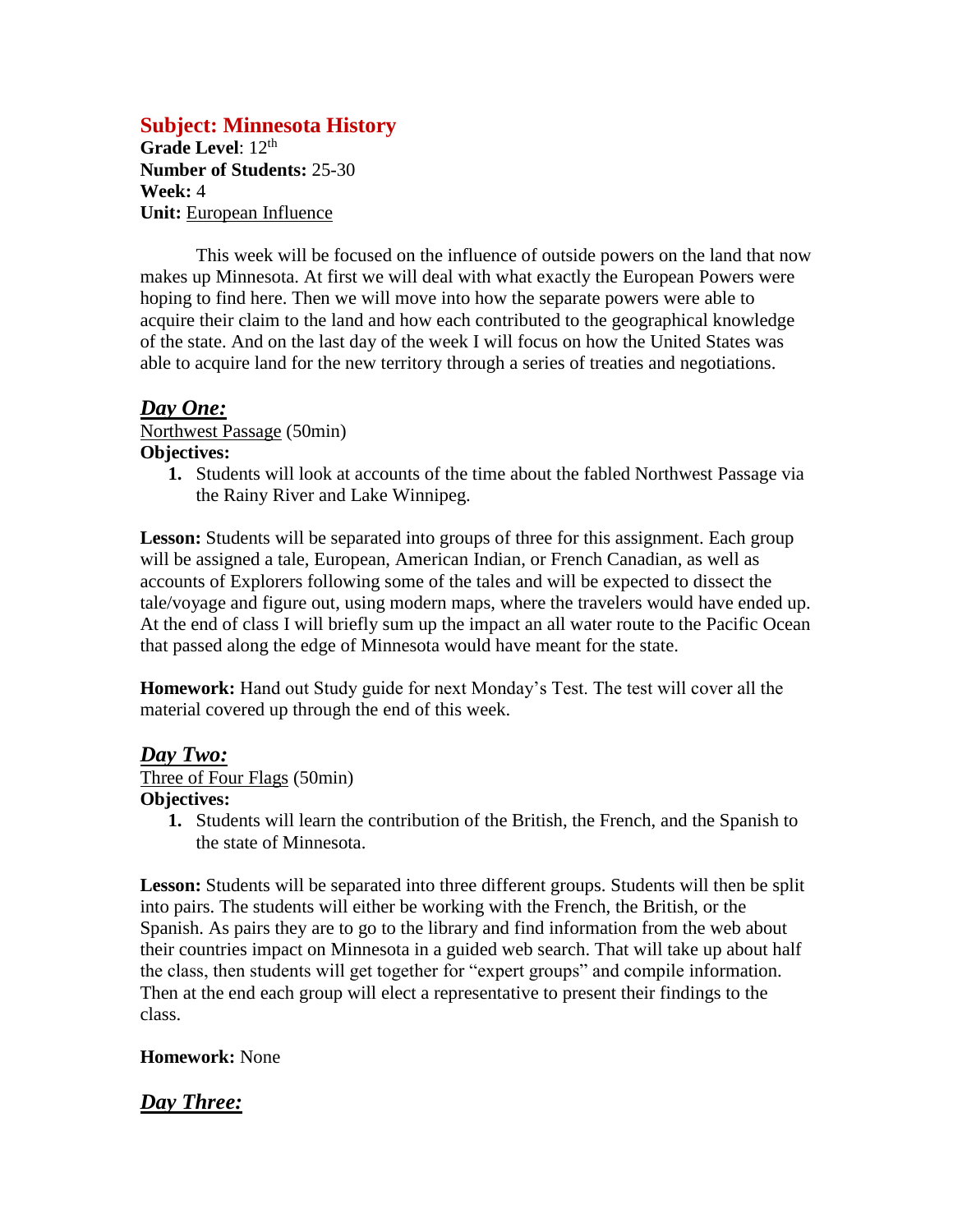#### Europeans in the Wilderness (Part 1) (50min) **Objectives:**

**1.** Students will learn the contribution of European Explorers to the geographical knowledge of the region.

**Lesson:** I will lecture for the first half of class about some of the main European/Non-American explorers that first ventured into the land now known as Minnesota. I will try to explain why they were here and what they were looking for. Then student will do some textbook work where they will be given a set of questions to answer about the reading.

**Homework:** Anything not finished in class.

## *Day Four:*

Europeans in the Wilderness (Part 2) (50min) **Objectives:**

**1.** Students will look at maps as well as accompanying written accounts made by the explorers and learn how limited or good their knowledge of the area was.

**Lesson:** Student will work in pairs for this activity. Each pair will be given a packet of excerpts from the notes of the different Explorers as well as a number of maps that either the explorer himself made, or someone made using the explorer's notes. Students will be required to look at the maps as well as the notes and first, look to see how well the notes match the map. And then second, how well the map looks compared to a current modern map. Each pair will then submit a one page hand written paper on their findings to be submitted to me at the end of class.

## **Homework:** none

## *Day Five:*

Vive Le America! (50min)

## **Objectives:**

- **1.** Students will learn how the United States acquired the land that now makes up the state of Minnesota. This will include discussions on the Northwest Ordinance, the Louisiana Purchase, and the Treaty of 1818.
- **2.** Students will learn the impact that land surveying had in the establishment of the Northwest Angle.

Lesson: Today will a lecture on the United States staked its claim to the land that now makes up Minnesota. The first part of the lecture will include insight into the Treaty of Paris of 1783 and how America was able to claim the "Northwest Ordinance." Then I will lecture about the Louisiana Purchase of 1805 and how that was able to acquire territory west of the Mississippi for the United States. And then move into the Treaty of 1818 and how that acquired the land for northwest Minnesota. Special emphasis will be laid on the surveying and disputed claims over the "Northwest Angle" and Lake of the